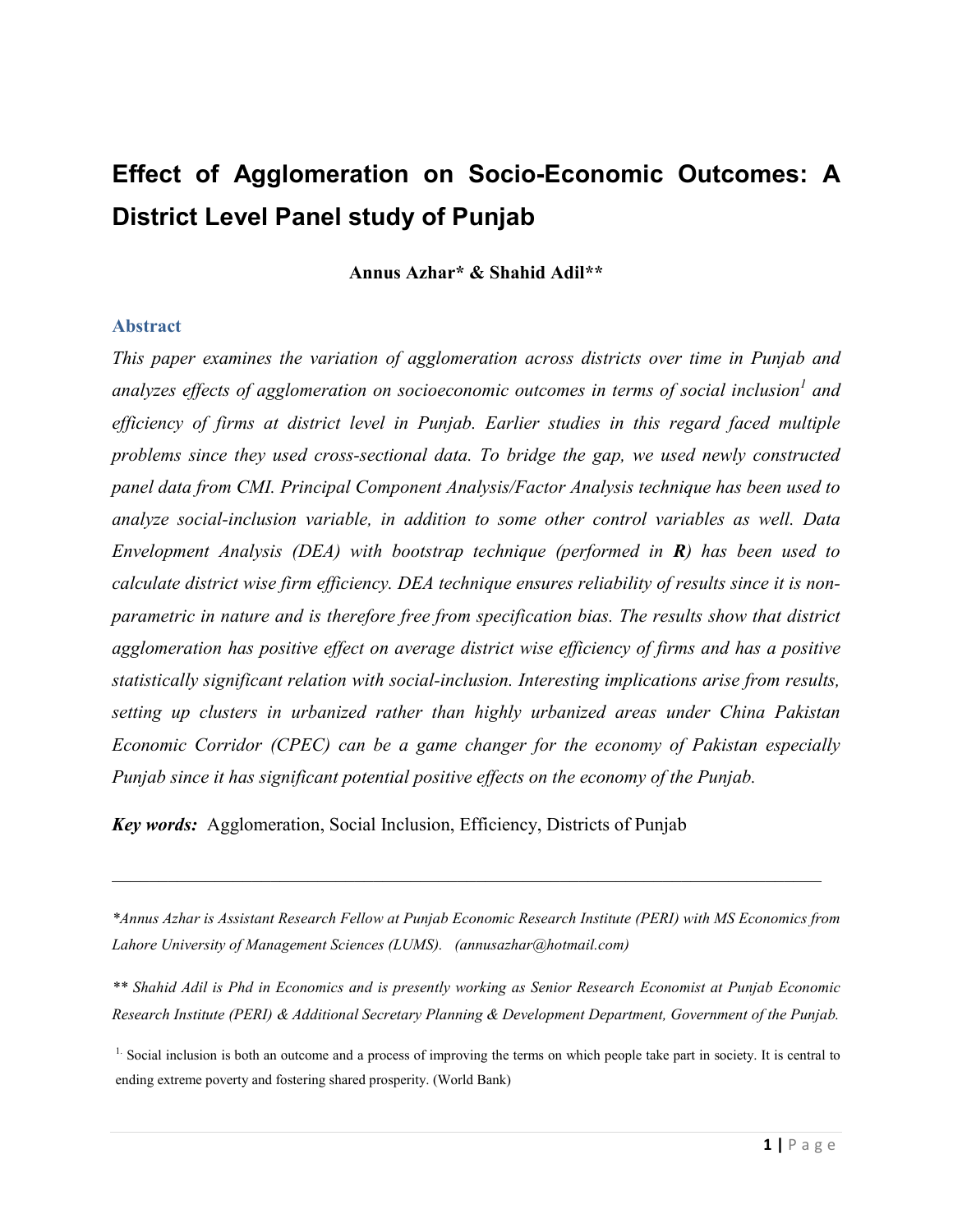#### **1. INTRODUCTION**

Punjab is the biggest province of Pakistan with total population of more than 100 million which is about 60 percent of the total population of the country. It is administratively divided into nine divisions and 36 districts. It has a long history of being overshadowed by agriculture sector which has resulted in the neglect of industrial sector. In the past Punjab lacked a clear vision/policy for the industrial sector. The recent negative growth rate in the agriculture sector along with positive trend of huge foreign direct investment from China has put the spotlight on the manufacturing sector.

Manufacturing is the backbone of the industrial sector and large scale manufacturing is the most pivotal subsector in manufacturing. It is a main source of tax proceeds for the government and also contributes significantly in the provision of job opportunities to the labor force. According to Pakistan Economic Survey (2015-16) the industrial sector of Pakistan contributes 20 percent in GDP.This sector has experienced dynamic changes over time.

Over the years' clusters have been developed in Punjab due to geographical, social and historical reasons. Punjab has geographically divergent industrial clusters comprising Gujranwala, Sialkot, and Gujarat. In total, there are seven industrial zones/clusters in Punjab: Faisalabad, Lahore, Gujranwala, Sheikhupura, Sialkot, Rawalpindi and Wazirabad (Figure-1). One can clearly see that development in Punjab is only limited to industrial clusters present in North East & North West of Punjab (Figure 1). This has led to uneven economic development in the province. Many studies (Glaeser et al, 1992, Rizov et al., 2012, Ciccone & Hall, 1996 and Burki & Khan, 2013) have been conducted to examine the impact of such agglomeration (clusters) on firm efficiency/productivity. However, none of these studies have examined the welfare aspect of these clusters.

In the manufacturing sector large producers manufacture high quality output because of adoption of modern methods of production and employment of both skilled and unskilled labor force this leads to the income generation and reduction of poverty in areas where these large businesses operate. This supports the hypothesis that industrialization leads to social inclusion. This idea is commonly known as *trickle-down effect*, a phenomenon that has not yet been proven in the case of Pakistan. Only one study by Chaudhry.A (2015) is available in literature which examined the effect of entry of new firms on variables as diverse as employment, education, hospitals and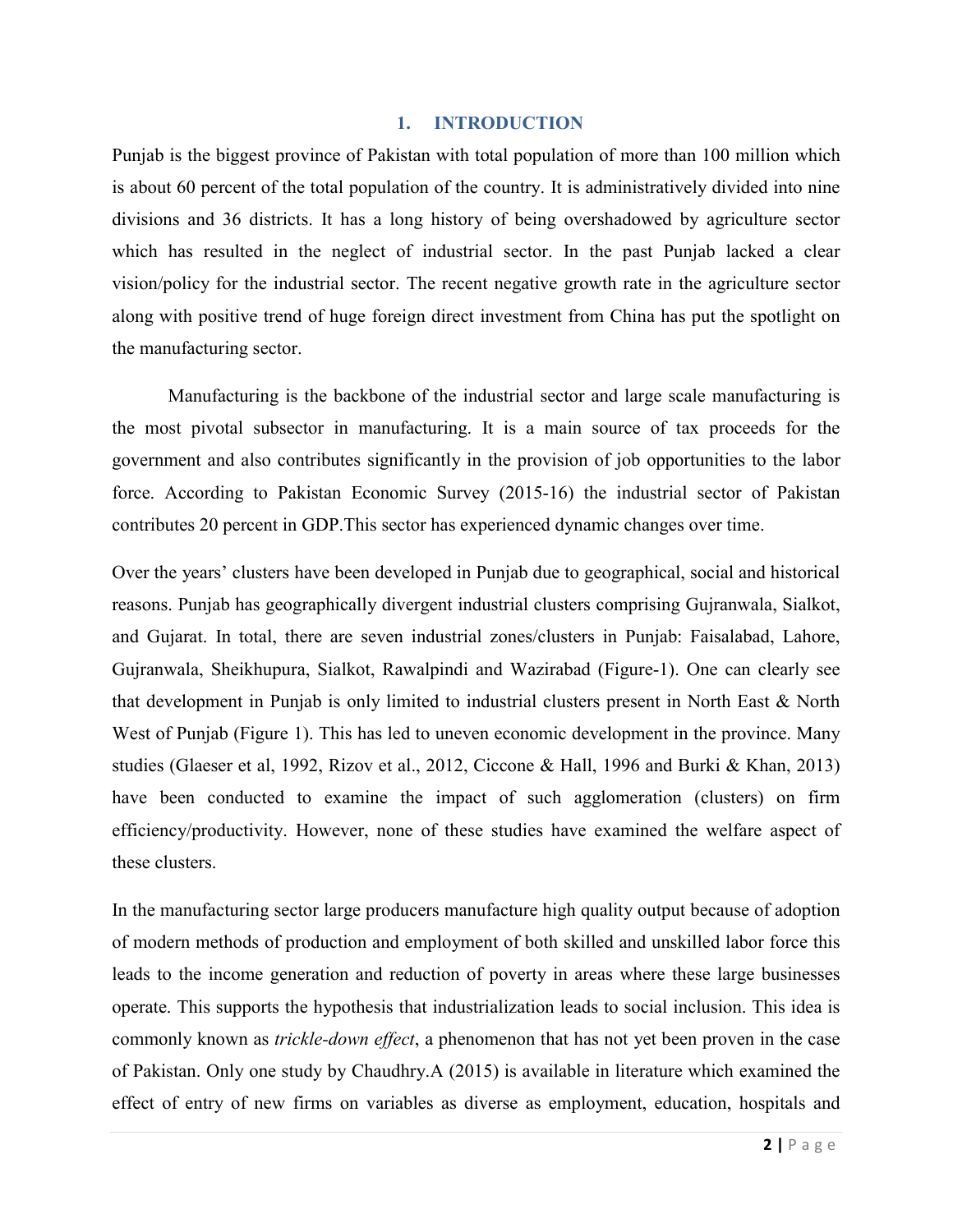schooling etc. Under China Pakistan Economic Corridor (CPEC) Pakistan will receive multibillion-dollar investment which will be used to build infrastructure as well as industrial estates in various districts of Punjab. Setting up industrial estates will lead to clusters or agglomeration. Since clusters/districts are diverse in terms of industry type, average firm size, legal status, and geographical location, a "one-size-fits-all" industrial policy will not be suitable. Therefore, classifying constraints to industrial growth at the district level serves two important purposes: First, it helps policymakers to classify and rank agglomeration constraints at the district rather than industry level. Second, this more detailed assessment can contribute to tailoring policy for districts and sectors in order to spur industrial growth and productivity.

This paper addresses the important question of how agglomeration economies affect socio economic variables. It also studies the impact of agglomeration on average firm efficiency at district level. The results provide evidence to support the hypothesis that agglomeration leads to social inclusion or that growth of industrial sector has *trickle-down* effect by creating jobs and promoting income for the poor (Figure 2) and that if infrastructure is also provided with cluster development then binding social & economic constraints will also be removed.

## **Figure 1** *Industrial Zones and Their Major Industries*



| <b>Districts</b> | <b>Specialization</b>                            |
|------------------|--------------------------------------------------|
| Rawalpindi       | Food, Garment, Textile                           |
| <b>Sialkot</b>   | Leather & Leather Products, Garment, Machinery & |
|                  | <b>Sports</b>                                    |
| Gujranwala and   | Textile, Machinery & Equipment & Electronics     |
| Wazirabad        |                                                  |
| Faisalabad       | Textiles, garments, Machinery & Equipment        |
| Shiekupura       | Textile, Food, & Machinery & Equipment           |
| Lahore           | Food, Garments, Textiles                         |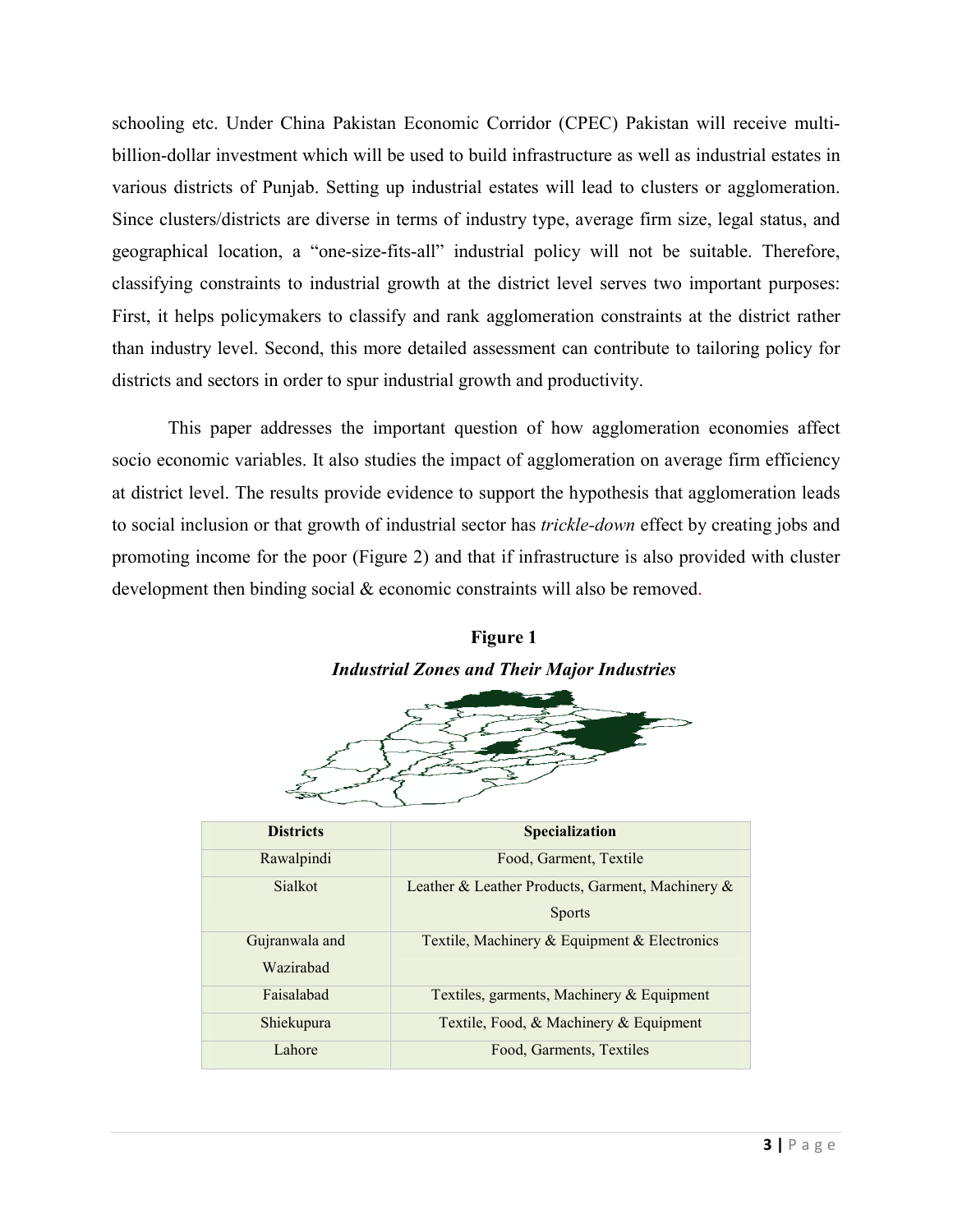### **Figure 2**

#### *Theoretical Framework*



**Source:** Giang, L. T et. all. (2016).

Above figure shows the link between firm agglomeration and income/poverty. Agglomeration leads to positive externalities like labor pooling, reduction in transport cost, information and knowledge spillover etc. This leads to rise in productivity of firms and more job opportunities in the area which in turn leads to rising income & reduction in poverty. In Solow's Model, productivity is key and is the link between performance of firms, economic growth and improving welfare of people. This productivity can only be gained if private sector takes charge of economy and government sets up industrial estates to help the private sector.

### **Objectives of the study:**

Main objective of the study is to examine the effect of agglomeration on socio- economic outcomes at district level in Punjab. The specific objectives of the study are:

- i. To examine whether agglomeration leads to social-inclusion.
- ii. To find out the determinants of social-inclusion.
- iii. To analyze link between agglomeration and average district efficiency.
- iv. To find out Socio-Economic benefits of CPEC.
- v. To provide policy guidelines for government on how to improve efficiency and social inclusion

The rest of the paper is organized as follows. Section 2 presents literature review. Section 3 & 4 discusses Data & Econometric specification respectively. Results & Discussion is presented in section 5 which is followed by conclusion in section 6. We conclude the paper in Section 7 by providing policy implications.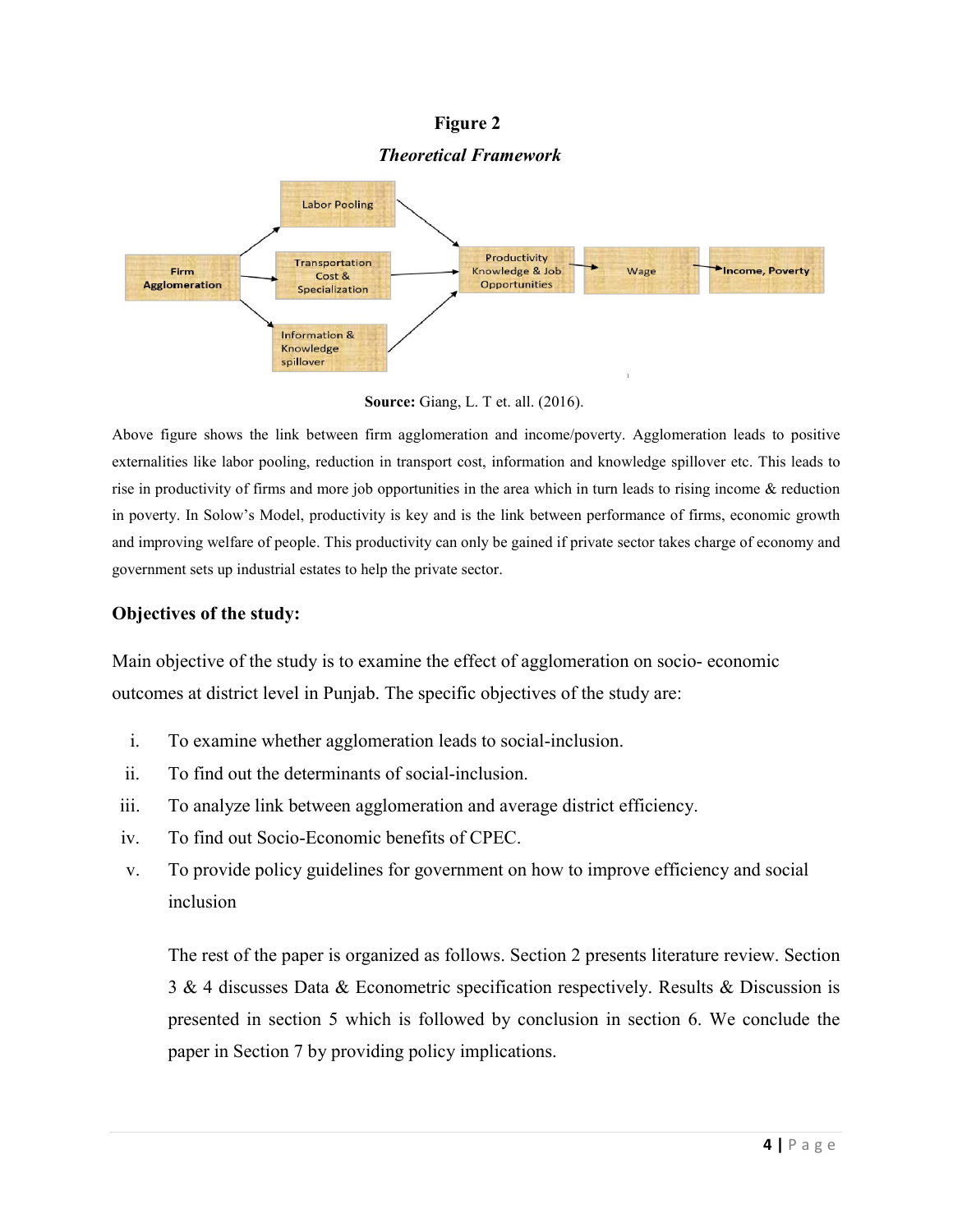#### **2. LITERATURE REVIEW**

There is wide literature on benefits urban economics and how this effects growth of cities through expansion of industries. Cities grow initially because of geography, history and then by their industrial structures based on extent of specialization or diversity of business. With industrial growth the firms get benefit from other businesses or overall level of economic activity around them e.g., accessibility of infrastructure, access to financial establishments and publishing & marketing. These externalities are known as Jacob externalities which echo the diversity in the area which is case of present study is a district. Localization economies exist when firm gains value from within the industry or firms which are involved in matching activity. Firms benefit from knowledge spillover due to collaboration of agents, availability of particular labor, availability of non-tradable intermediate goods and low transportation cost due to access to market. These externalities are also known as Marshall-Arrow-Romer (MAR) externalities in dynamic form. Many benefits arise due to both of these agglomeration economies. Thus location of firm may depend on closeness to target market to reduce transportation cost or because the nature of product is perishable and thus requires speedy delivery (Marshall, 1890, Myrdal, 1957, and LaFountain 2005). However, some firms may be constrained to locate near the source of raw material (Hirschman, 1958)

Firms locating closer to each other may have significant potential benefits at different level of economic activities.Hazledine et al, (2013) summarized that the benefits of agglomeration can occur at four different levels: I) Internal to individuals/households: individuals gain from wider job opportunities and better amenity. II) Internal to firms: firms gain from larger labor markets, and from economies of scale generated by access to effectively larger accessible output markets. III) Internal to industries: technological (knowledge) spillovers; better choice of intermediate inputs; larger skilled labor pool. IV) Internal to the city: scale of local markets and the more efficient provision of infrastructure, public administration and amenity

Additionally, agglomeration also has direct benefits as well.Giang.L et al (2015) found a linkage between agglomeration and poverty reduction in the case of Vietnam. This effect was greater for houses with male younger and more educated household heads. Firms can improve household welfare and reduce poverty by having a positive effect on employment and wages.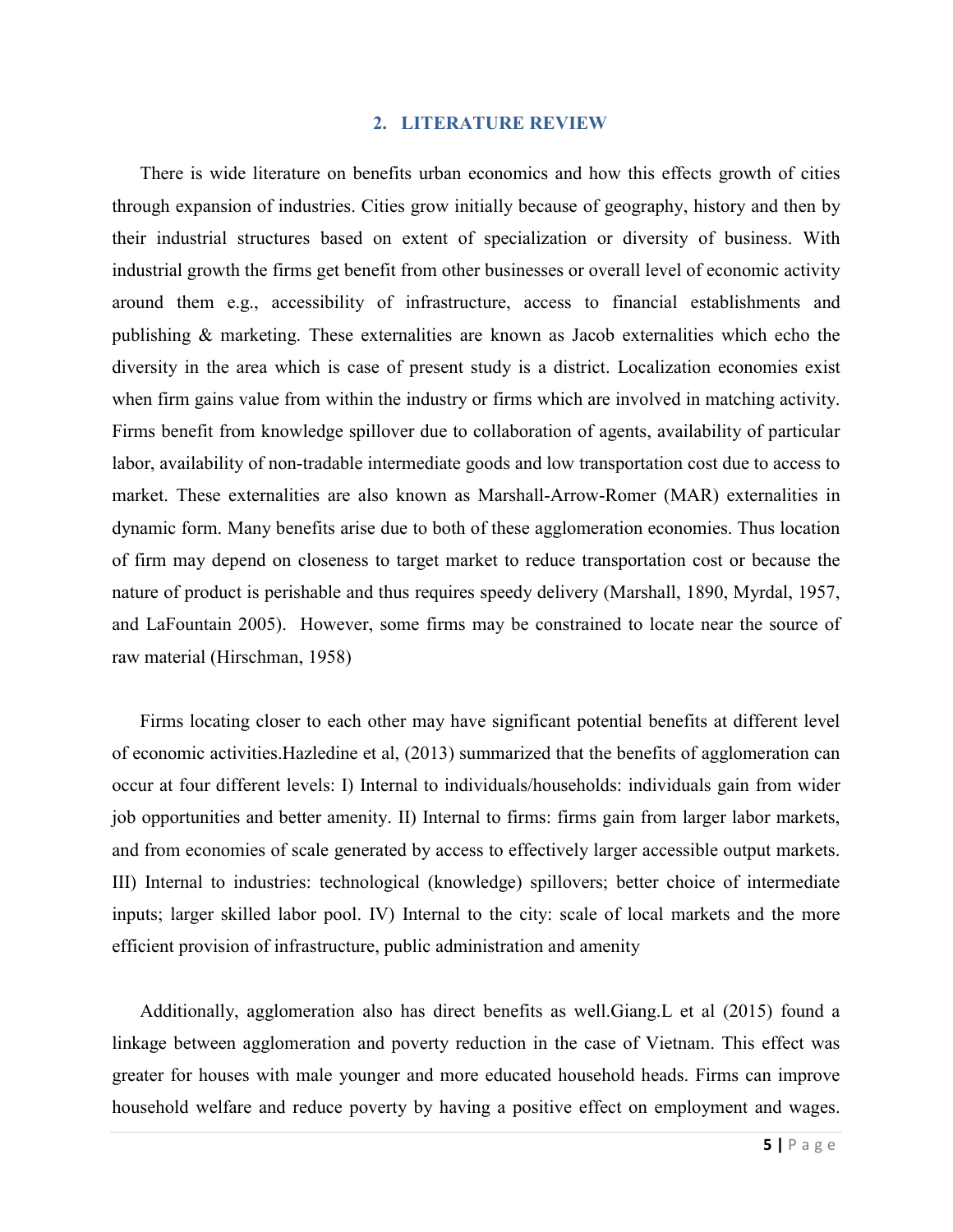Chaudhry & Haroon (2015) observed that in case of manufacturing sector of Pakistan, firm entry has a significant impact on socio economic outcomes and that these outcomes normally materialize with lag. They recommended that policy makers should recognize that different type of firms have different type of impact which warrants the need for customized approach to industrial development. Thus agglomeration can lead to social uplift of people. These findings were confirmed by Quintana & Royuela (2014) which provides that agglomeration processes can be associated with economic growth, at least in countries at early stages of development.

Apart from effecting community agglomeration contributes positively to firm level variables as well. Albert and Maudos (2002) found that investment in physical capital also positively relates with business efficiency. Beeson and Husted (1989) in a cross-state study for the US observed that a substantial part of the difference of efficiency can be credited to regional dissimilarities of the labor force features, intensity of urbanization and industrial structure. The New Economic Geography literature (Fujita, Krugman, & Venables, 2001) points out that transport cost explain agglomeration.

Agglomeration if unchecked may lead to diseconomies as well. According to Lall et al. (2004) agglomeration may be associated with negative consequences as well. Krugman, (1991) argues that when transport cost of a region decreases then it begins to invite industries towards it hence increasing concentration of industry and eventually increasing the population of the region. Fujita & Thisse (2002) found that when concentration of industry in a specific area crosses a certain level it begins to raise the cost of functioning in that area due to greater labor wages, greater land prices and rent, over population, congestion cost, higher transportation cost and communication costs. According to Kim (2008) while negative spillovers result from increased cluster of industry, it will eventually raise the cost of production and it is known as "Thin Market Effect" by Cohen & Paul (2005). Rising costs due to agglomeration shrinks additional concentration of industry in the nearby areas and disperses economic activities in the region (Fujita and Thisse, 1996 and Kim, 2008). Equilibrium between two positive and negative forces i.e. centripetal and centrifugal respectively leads to stability. For example Mitra (1998), studied the connection between agglomeration economies and technical efficiency of electrical machinery and cotton textile sector through firm level data. The outcomes indicate the same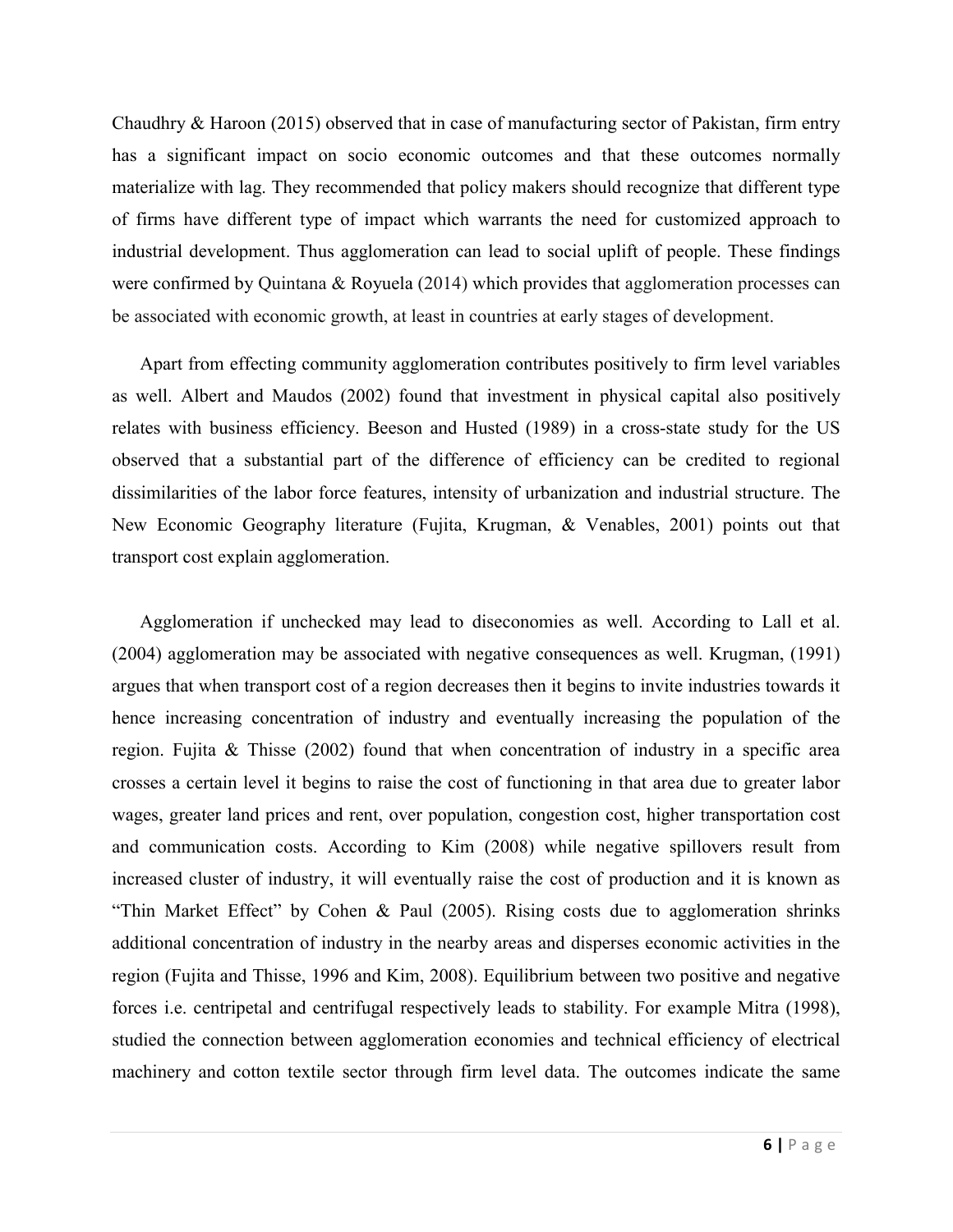behavior that agglomeration raises the efficiency of firms but the effect started to diminish for cities which are very bigger in size.

### **3. DATA AND METHODOLOGY**

In previous studies, due to data constraints, industry level firm efficiency was measured using cross sectional data. Lall (2004) in his study on agglomeration in India mentioned similar data constraints. To understand the true impact of independent variable on dependent variable we have to follow the same units over time. Lall (2004) thus mentioned that ideally for work on agglomeration panel data should be used.

For this study we used panel data constructed from CMI 2001, 2005 & 2010.Since the data has same i's for each t .It is expected that unobserved effects might be correlated with the independent variables. If this is indeed the case, pooled OLS will lead to bias results. Hausman test was run to check if Fixed Effects (FE) or Random Effects (RE) needs to be selected. FE eliminates the effect of time-invariant features so we can assess the net effect of the predictors on the outcome variable. According to Hausman test results, FE Model was chosen.

| <b>Variables</b>           | <b>Methodology</b>                            | <b>Data Sources</b>                        |
|----------------------------|-----------------------------------------------|--------------------------------------------|
| <b>Agglomeration</b>       | Lee & Lee Agglomeration Index                 | CMI (2001,2005,2010)                       |
| <b>Efficiency</b>          | <b>DEA Bootstrap</b>                          | Calculated in <b>R</b> -Software           |
| <b>Social Inclusion</b>    | Factor Analysis/ Principal Component Analysis | <b>MICS, Punjab Development Statistics</b> |
| <b>Road Density</b>        | Ratio                                         | <b>Punjab Development Statistics</b>       |
| <b>Education Index</b>     | <b>Factor Analysis</b>                        | <b>Punjab Development Statistics</b>       |
| <b>Investment</b>          | Taken as reported in the source               | Directory of Industries                    |
| <b>Employment Cost</b>     | Taken as reported in the source               | Directory of Industries                    |
| <b>Number of Factories</b> | Taken as reported in the source               | Directory of Industries                    |

**Table 1**  *Variable and Their Data Sources*

Panel data and variables used in efficiency model mentioned in Appendix were constructed by Ahmad.T (2016). Agglomeration was calculated in STATA through Lee & Lee Index. Efficiency was calculated in **R** using DEA Bootstrap technique.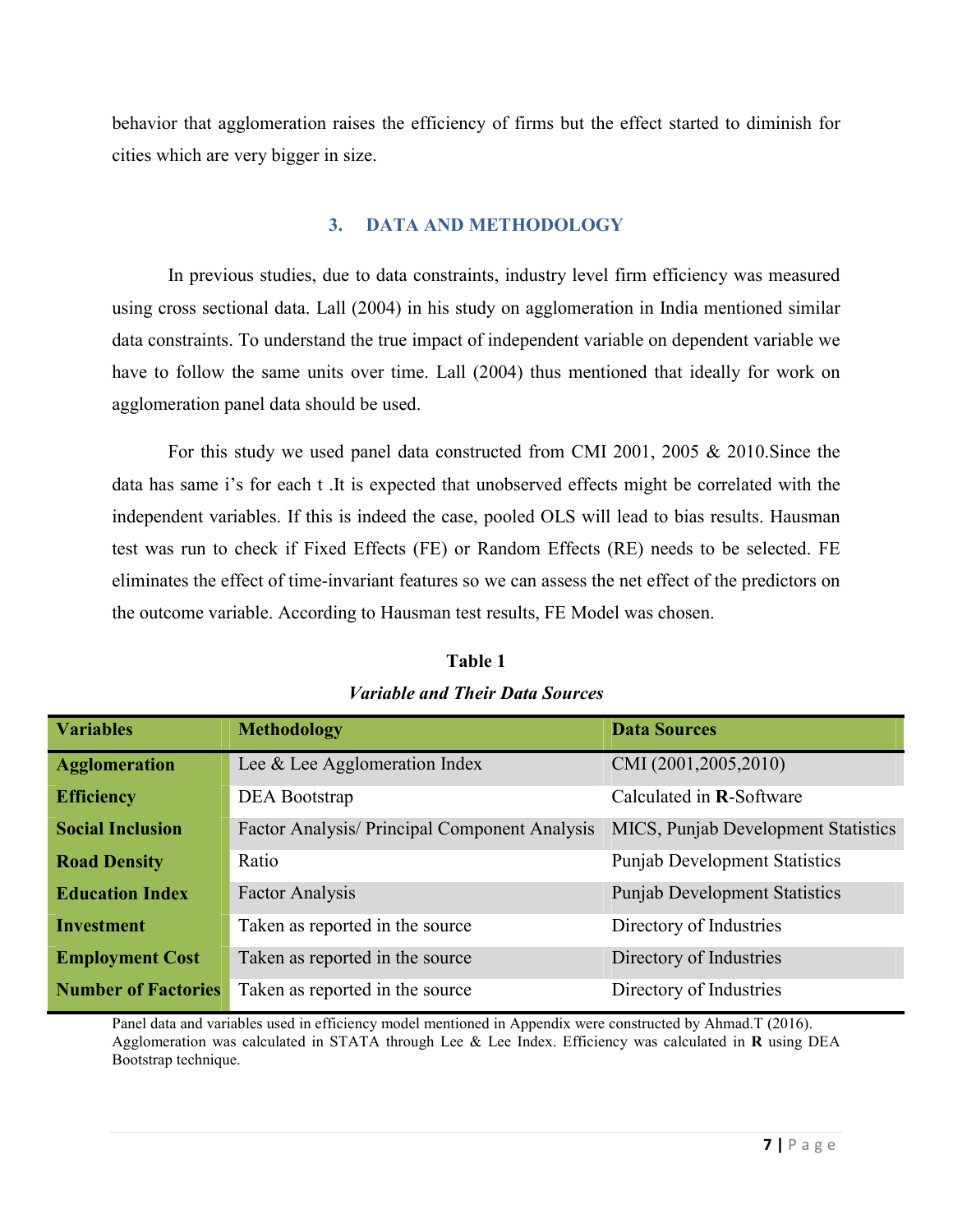#### **Independent Variable of interest:**

| Agglomeration   Chaudhry & Haroon (2015); |
|-------------------------------------------|
| Ahmad.T $(2016)$                          |

#### **Lee & Lee Agglomeration (Diversity Index):**

$$
g_i^s = \sum_{n=1}^N \left[\frac{E_{ij}}{E_i} - \frac{E_j}{E}\right]^2
$$

Where *i* signify districts and *j* signify industry;  $g_i^s$  represents the extend of localization and urbanization in the  $i<sup>th</sup>$  district.  $E_{ij}$  is employment in  $i<sup>th</sup>$  district in  $j<sup>th</sup>$  industry; Ei is the employment in *i*th district,  $E_i$  employment in industry *j*; and *E* signifies total manufacturing sector employment. A lesser value of index signifies high diversity which means urbanization economies are stronger while higher value of this index represents that firms are specializing which indicates localization economies are stronger. The index varies from 0 to 2 with zero meaning zero specialization (high diversity) and two representing complete specialization (zero diversity). In order to measure extend and effects of localization economies and urbanization economies on technical efficiency the diversity index has been used (as proposed by Henderson et al. 2001). The index is calculated at district level where district boundaries are frozen at 2000- 01 level. The 29 districts that existed in Punjab at that time are used for the index.

#### **Social Inclusion:**

Dependent Variable (Social Inclusion) is made of four variables taken from MICS (2003, 2007, and 2011) and is calculated by using Factor Analysis using variables namely: Infant Mortality Rate (IMR); Antenatal care; Improved water sources and Improved Sanitation.

#### **Factor Analysis:**

Principal component analysis (PCA)  $\&$  Factor Analysis is used to transforms a number of (probably) correlated variables into a (lesser) number of uncorrelated variables called *Principal Components*. The first principal component accounts for maximum variability in the data as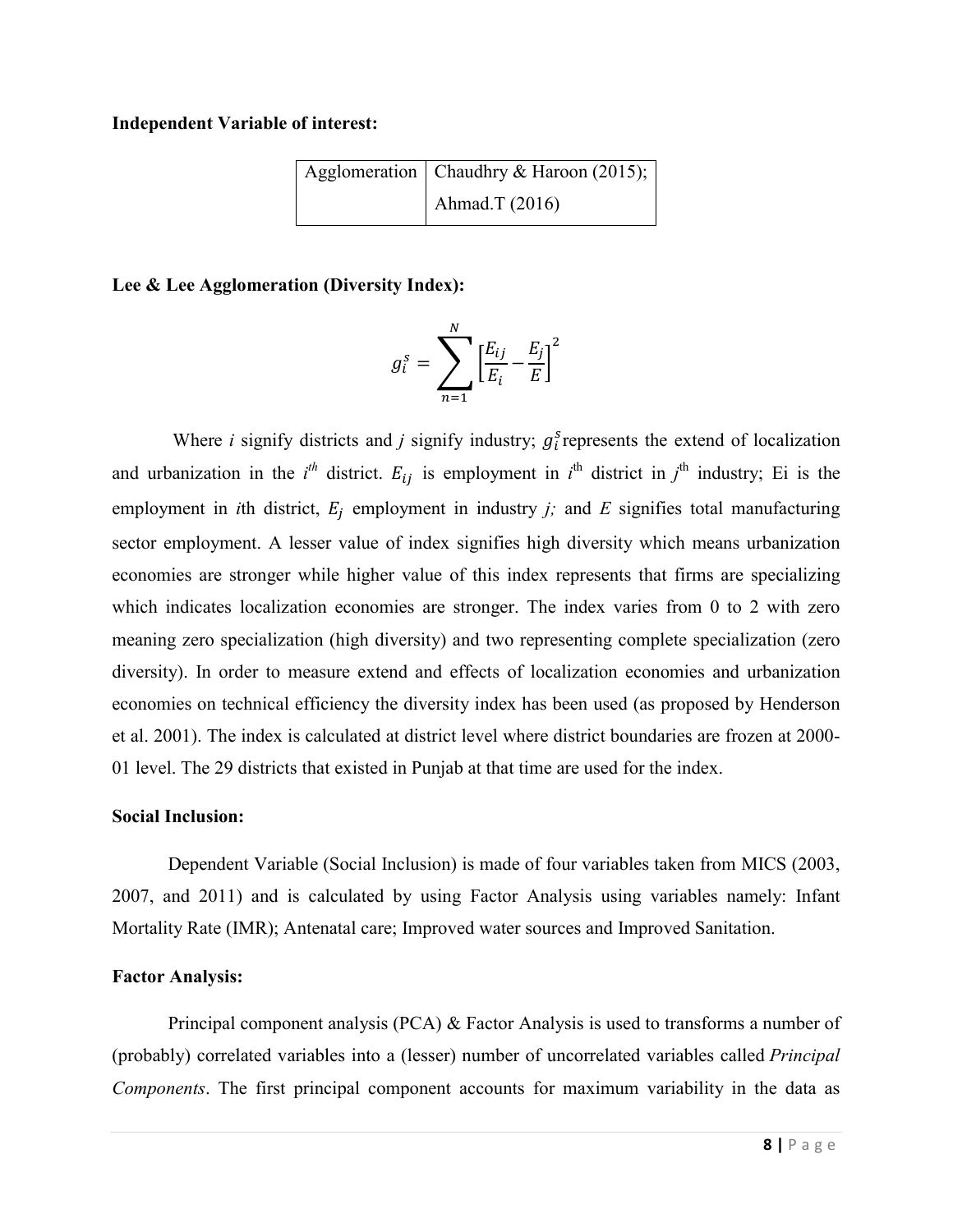possible, and each succeeding component accounts for as much of the remaining variability as possible. The goal of principal components analysis is to explain the maximum amount of variance with the fewest number of principal components. Factor Analysis is also used which is similar to PCA technique. The principal component with smallest eigenvalue is contributing the least variance and so is least informative and is thus discarded.

Let's take Four Variables  $X_1, X_2, X_3, X_4$ 

Their Linear Combination:

$$
Z_1 = \sum_{i=1}^{i=4} a_i X_i
$$

$$
Z_2 = \sum_{i=1}^{i=4} b_i X_i \text{ etc.}
$$

Constant  $a_1, a_2, a_3, a_4$  are determined such that variance of  $Z_1$  is maximized subject to the normalizing condition:

$$
\sum_{i=1} a_i^2 = 1
$$

Constant  $b_1$ ,  $b_2$ ,  $b_3$ ,  $b_4$  are determined such that variance of  $Z_2$  is maximized subject to the normalizing condition:

$$
\sum_{i=1}b_i^2=1
$$

Second Principal Component  $(Z_2)$  is independent of the first principal component  $(Z_1)$ . In our case for social inclusion variable this is done for four such linear combinations namely  $Z_1, Z_2, Z_3, Z_4$  such that  $Var(Z_1) > Var(Z_2) > Var(Z_3) > Var(Z_4)$ 

These Z Variables are a column vectors are new set of explanatory variables which are called as principal component.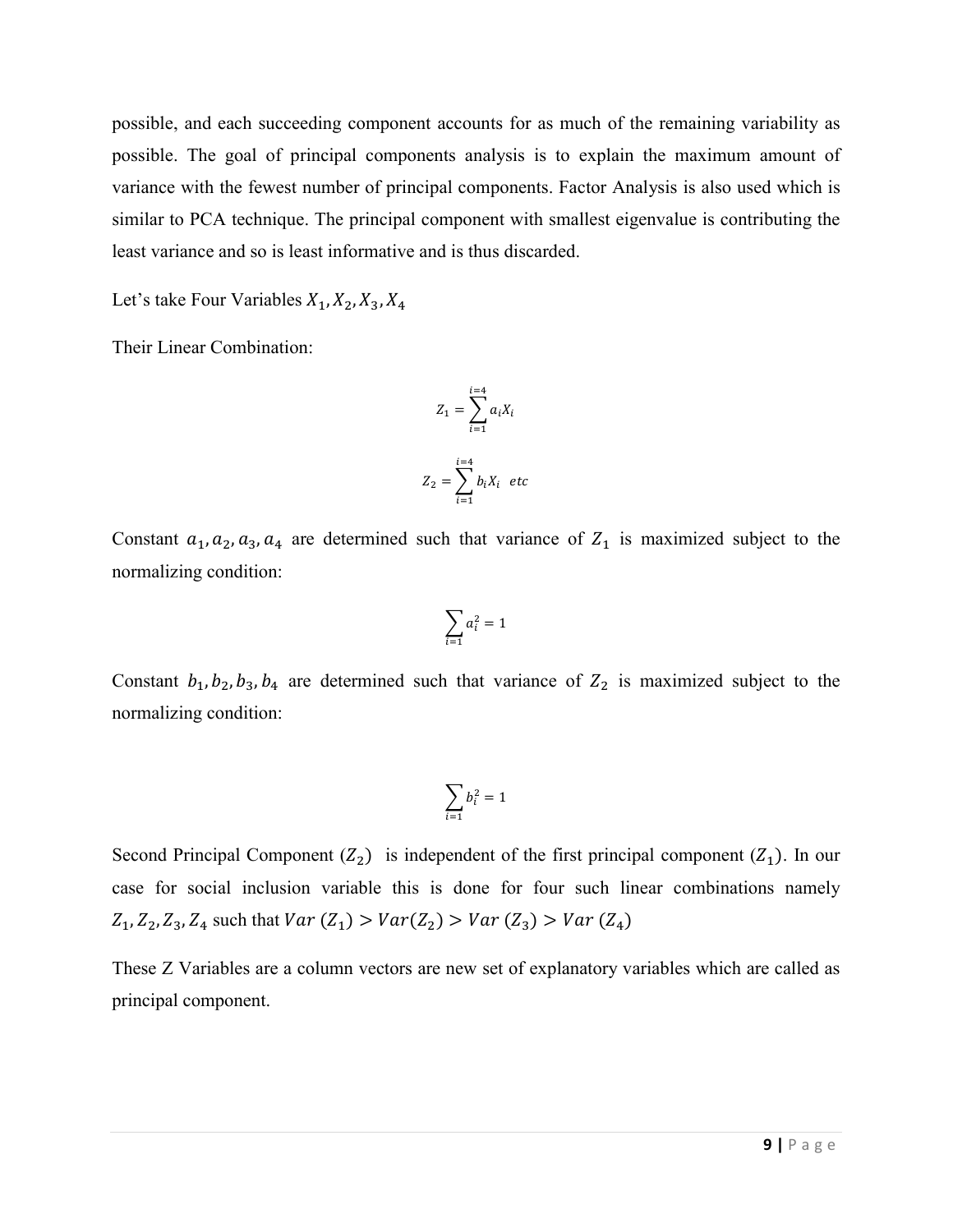#### **Control Variables:**

In order to control for infrastructure we have taken road density as a suitable proxy. Employment Cost  $\&$  Investment has been taken to see if firm efficiency is sensitive to cost  $\&$ Investment changes respectively. Results are robust as seen by minor changes in coefficients even if we add/drop few variables

Description of Summary Statistics (See Table 2 in Appendix)

- District with most agglomeration: Layah, Rajanpur, Mianwali, RY Khan.
- District with most Diversity: Lahore, Khanewal, Multan, Kasur, Attock & Shiekupura
- Districts with highest average efficiency of firms: Sargodha, Jhangh, Kasur, R.Y. Khan, Sheikhupura & Faisalabad
- Districts with lowest average efficiency: Rawalpindi, Lahore, Sahiwal & Gujranwala (Larger districts e.g. Lahore etc. may have low average efficiency due to huge variation in the operations of firms)

This study faced time and data constraints. Efficiency model could not be estimated with full robustness due to degrees of freedom problem. This issue was expected since we have used district level data.Aforementionned problem could have been avoided had the regression was run at firm level but that would not have added anything substantial to the already dense literature on agglomeration. Perhaps future studies could counter this degrees of freedom limitation

### **4. ECONOMETRIC SPECIFICATION**

Careful consideration was taken to ensure correct specification of econometric model. Ordinary Least Square was rejected after Lagrange Multiplier test and Random effects model was rejected based on the results of Haussmann Specification test.We have estimated following equation for present study:

$$
Y_{it} = B_1 X_{it} + B_2 X_{2it} + B_3 X_{3it} + \alpha_1 + \alpha_2 + \dots + \alpha_n \varepsilon_{it}
$$

The use of above equation (Fixed Effects) will solve the problem of endogeneity by ensuring that the assumption of  $Cov(X, U) = 0$  is not violated.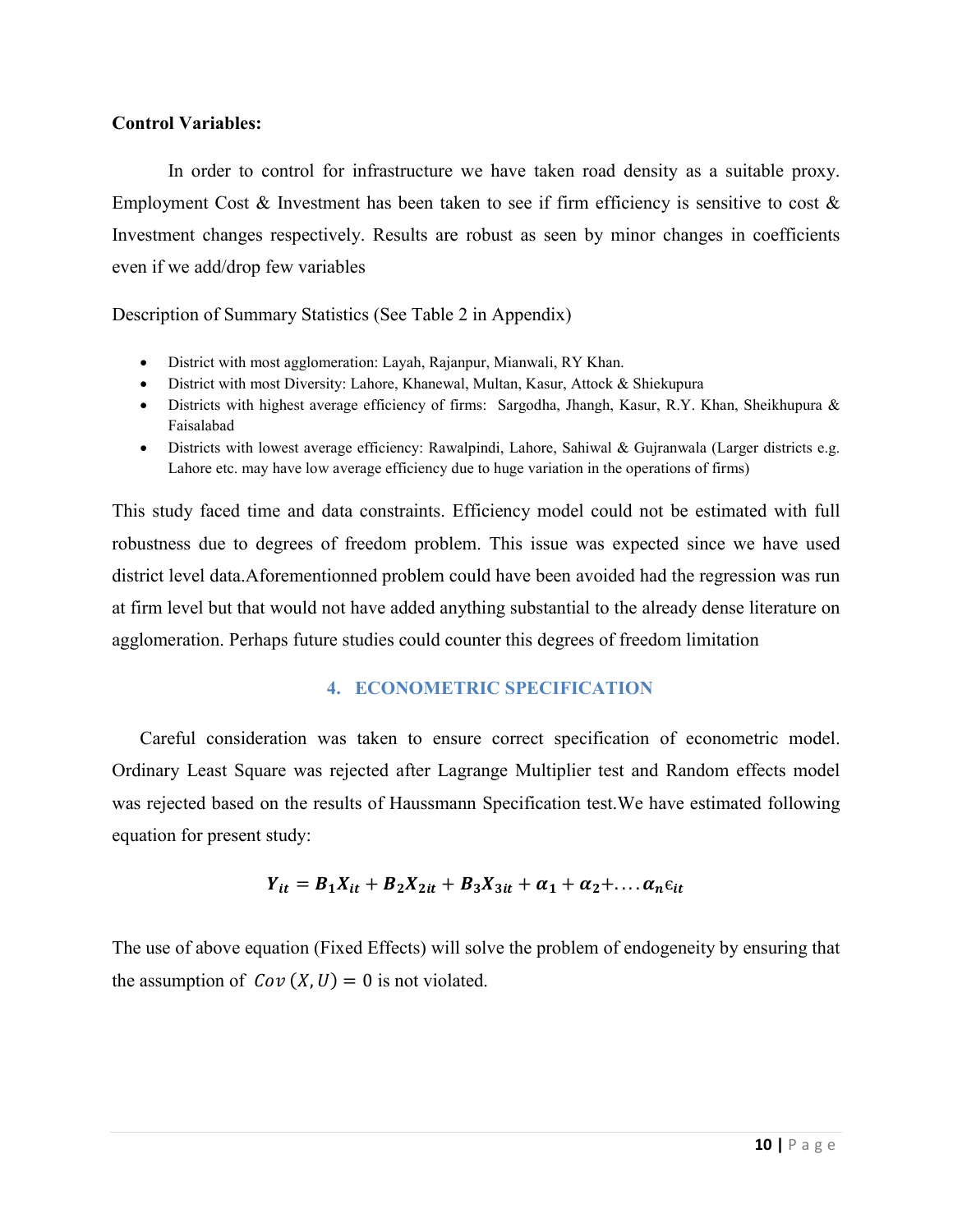### **Skewness/Kurtosis:**

It is necessary to check whether data is normally distributed or not. Therefore, we use Cameron & Trivedi's (1990) decomposition of IM-test in STATA.

 $H_o: No$  presence of Skeness/Kurtosis

 $H_1$ : Presence of Skeness/Kurtosis

#### **Table 3**

*Skewness and Kurtosis of the data*

|                 | Chi   | Df | р     |
|-----------------|-------|----|-------|
| <b>Skewness</b> | 17.63 | 34 | .9908 |
| Kurtosis        | 1.65  |    | .1994 |

**Source:** Authors' own Calculations

Overall there is no skewness or kurtosis in the data. Individually the variables for social inclusion, agglomeration, road density & crime factors follow normal distribution.

#### **Specification/Endogeneity Test:**

Ramsey *reset* test (1969) checks for misspecification in a model and also omitted variable bias.

The *reset* test procedure is as follows:

- 1. Regress Y on  $X_1, \ldots X_k$  and obtain  $\hat{Y}$
- 2. *Calculate*  $(\hat{Y})^2$ *and*  $(\hat{Y})^3$
- 3. Regress Y on  $X_1, \dots X_k$  &  $(\hat{Y})^2$  and  $(\hat{Y})^3$
- 4. Test the null that  $(\hat{Y})^2 = (\hat{Y})^3 = 0$

### $H<sub>o</sub>$ : No omitted Variables/Correct Specification

### H<sub>1</sub>: Omitted Variables/Incorrect Specification

Prob  $>$  F = 0.4118 is greater than 0.05 fail to reject Ho. This implies the model is correctly specified and that it has no omitted variable bias.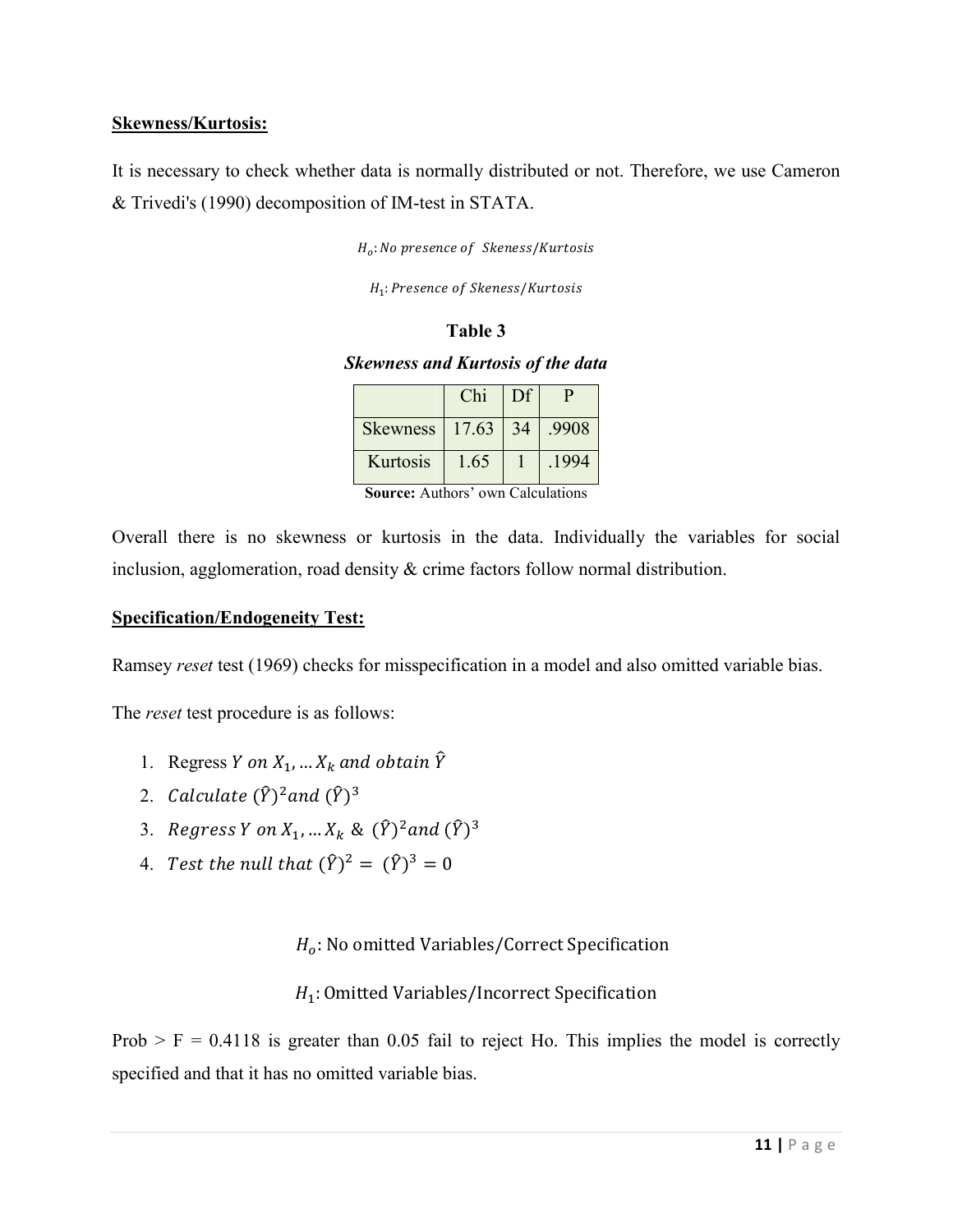### **Heteroscedasticity Test:**

Group wise heteroscedasticity was checked for using Modified Wald test in the Fixed Effect regression model using STATA. The same answers were also obtained Breusch–Pagan (1979) and Cook–Weisberg (1983) test for heteroscedasticity

 $H<sub>o</sub>$ : Errors are homeskedatic

 $H_1$ : Errors arehetroskedastic

Prob $\ge$ chi2 = 0.0000 Therefore null hypothesis was rejected which implies that heteroscedasticity exits. To counter this problem, we have used heteroskedastic robust standard errors.

### **Multi Collinearity:**

Multicollinearity diagnostic criteria are given below:

| <b>Variables</b>       | <b>Eigenvalues</b> | <b>VIF</b> | 1/VIF  |
|------------------------|--------------------|------------|--------|
| Agglomeration          | 2.0155             | 1.0847     | 0.9219 |
| <b>Road Density</b>    | 0.8975             | 1.4904     | 0.6710 |
| Crime                  | 0.5899             | 1.3554     | .7378  |
| <b>Total Education</b> | 0.4971             | 1.3867     | 0.7211 |

## **Table 4**

*Multicollinearity Diagnostic Criteria*

**Source:** Authors own Calculations

The Variance inflation factor (VIF) is most commonly used criteria to identify the problem of multicollinearity in regression analysis. According to Gujarati (2012), if VIF is above 10, then severe problem of Multicollinearity exists among the predictors. However, VIF calculated shows no issue of multicollinearity as all the values for VIF are very lower than 10. If the Eigen values are near to zero than the chances are there that Multicollinearity exists, but none of the Eigen value are zero, so there is no issue of multicollinearity. The 1/VIF is called the tolerance test and if its value is less than 0.10 than there is Multicollinearity but none of the explanatory variables have tolerance value less than 0.10 Gujarati (2009). Since no Multicollinearity exits therefore it shows that **t** values are robust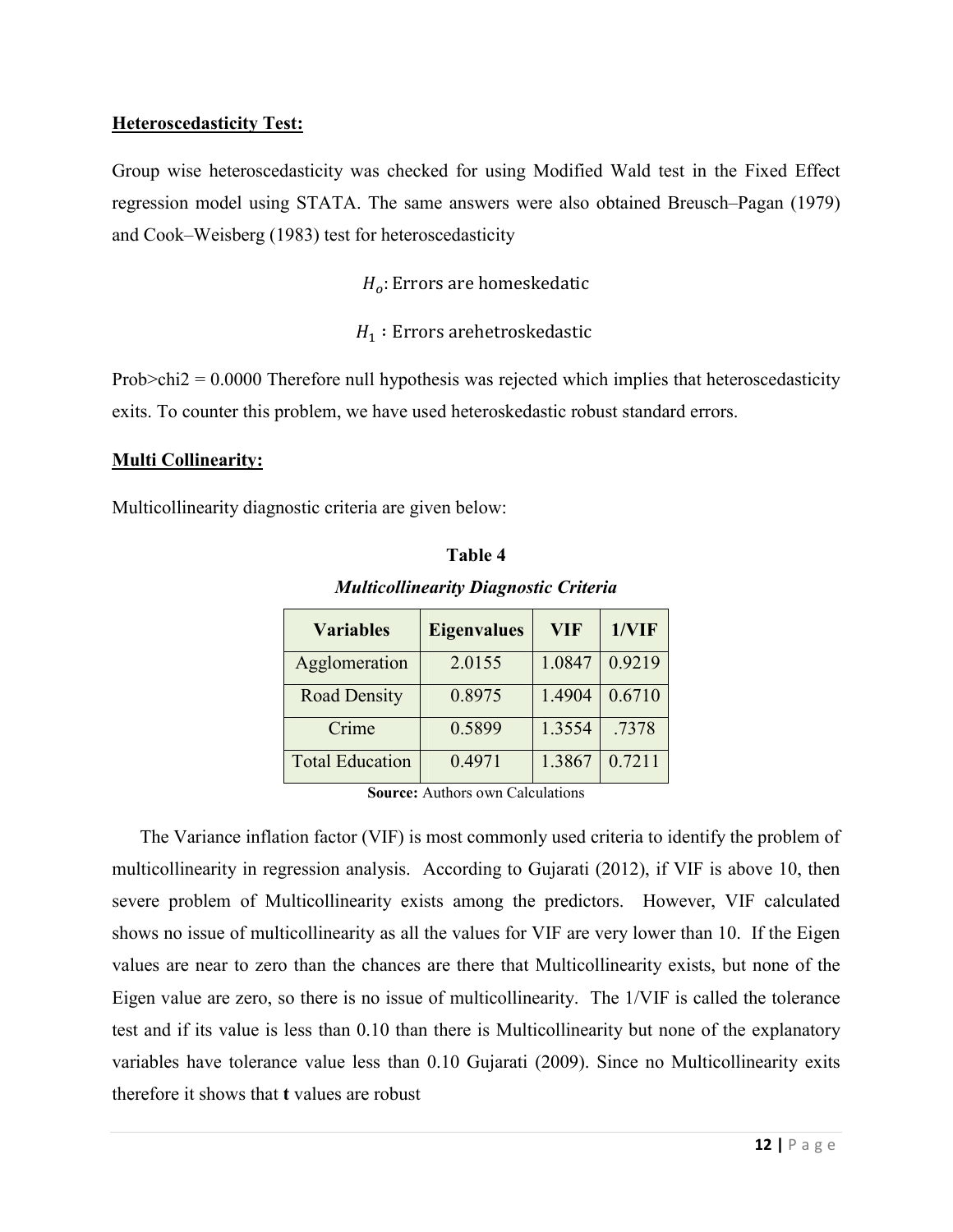#### **5. RESULTS AND DISCUSSIONS**

The Agglomeration index variable indicates the localization or urbanization effect. If the value of agglomeration index increases, then it means that localization is increasing and if the value of agglomeration index falls then it means that urbanization is increasing. The slope parameter of agglomeration index in regression is statistically significant at 1% level of significance. Thus benefits of industrial development in Punjab are being enjoyed by lower segment of population as well. These positive effects of localization rather than urbanization are supported by many empirical findings (Henderson et al. 2001,Ciccone & Hall, 1996, and Henderson,1990).

| Table 5                   |                                            |                          |                                                    |              |
|---------------------------|--------------------------------------------|--------------------------|----------------------------------------------------|--------------|
|                           | <b>FE</b> estimates of Agglomeration Model |                          |                                                    |              |
|                           | (1)                                        | (2)                      | (3)                                                | (4)          |
| Variables                 | Social Inclusion                           |                          | Social Inclusion Social Inclusion Social Inclusion |              |
| Agglomeration             | $0.457***$                                 | $0.488**$                | $0.494**$                                          | $0.485**$    |
|                           | (0.165)                                    | (0.179)                  | (0.180)                                            | (0.177)      |
| Road Density              | 0.260                                      | $0.542**$                | $0.539**$                                          | $0.535**$    |
|                           | (0.205)                                    | (0.211)                  | (0.214)                                            | (0.216)      |
| <b>Total Education</b>    | 0.0806                                     | 0.101                    | 0.109                                              | 0.117        |
|                           | (0.157)                                    | (0.144)                  | (0.143)                                            | (0.140)      |
| Crime Factors             | $-0.101$                                   | $-0.0706$                | $-0.0666$                                          | $-0.0823$    |
|                           | (0.164)                                    | (0.155)                  | (0.155)                                            | (0.155)      |
| No of Reporting Factories |                                            |                          | 0.000109                                           | 0.000153     |
|                           |                                            |                          | (0.000179)                                         | (0.000187)   |
| <b>Employment Cost</b>    |                                            |                          |                                                    | 8.18e-07     |
|                           |                                            |                          |                                                    | $(9.84e-07)$ |
| Constant                  | $-0.206***$                                | $-0.250***$              | $-0.260***$                                        | $-0.261***$  |
|                           | (0.0703)                                   | (0.0667)                 | (0.0677)                                           | (0.0677)     |
| District Fixed Effects    | Yes                                        | Yes                      | Yes                                                | Yes          |
| Time Fixed Effects        | No.                                        | Yes                      | Yes                                                | Yes          |
| <b>Observations</b>       | 87                                         | 87                       | 87                                                 | 87           |
| R-squared                 | 0.097                                      | 0.123                    | 0.125                                              | 0.131        |
|                           | Class dand amazon in                       | المحمد والموزومين والمنا |                                                    |              |

Standard errors in parentheses \*\*\* p<0.01, \*\* p<0.05, \* p<0.1

(Std. Err. adjusted for 29 clusters in districts)

**Source:** Authors' own Calculations

Road Density, Agglomeration and total education have positive relation with social inclusion. Whereas crime factor has negative relation with Social Inclusion. All the signs are as expected. Main variable of interest are statistically significant at 10% level of significance.

Correlation between district efficiency and agglomeration is positive. There are only 42 observations and if fixed effects are used this number will fall to 28. With *n* less than 30 OLS assumptions of normality will be violated. There has been vast literature present to support the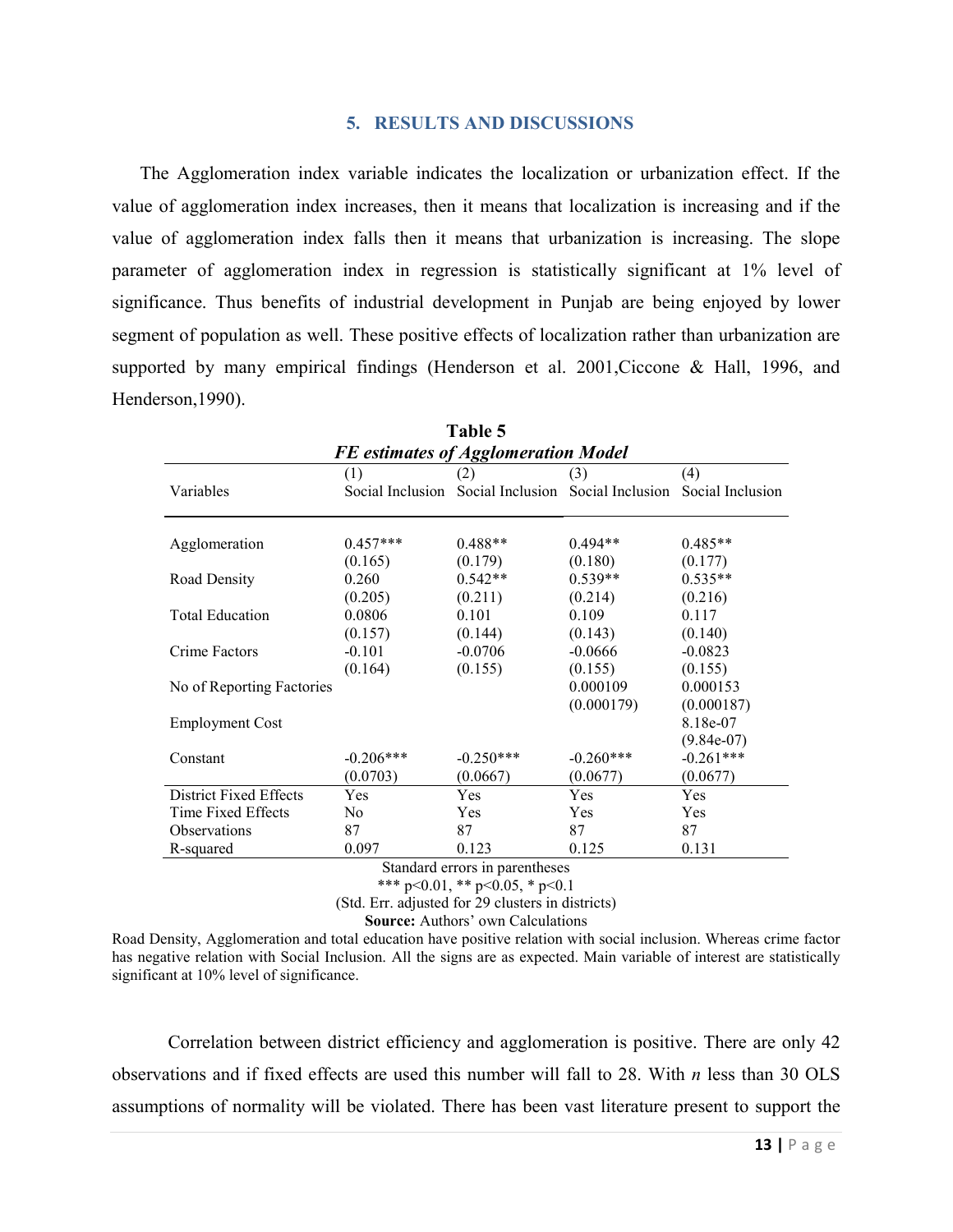hypothesis that agglomeration increases efficiency of firms. Thus sign and significance may be checked without going into detail of robustness of results.

#### **Figure 3**

### *Agglomeration of Districts in the years 2001, 2005 & 2010*



**Source:** Authors' Own rendering using Panel CMI data

Agglomeration of each of the district in the sample is illustrated above. X axis shows time period (2001, 2005 & 2010) whereas y axis shows agglomeration level. Districts show considerable change in agglomeration level. There is a mixed trend of change in agglomeration levels. There is a rise in agglomeration in Bhakkar, Sargodha & Jehlum whereas Rajanpur & Layyah show a fall in agglomeration level.

- Rajanpur, Layah, Sialkot, Okara show the most level of agglomeration in the year 2001
- Layyah, R.Y. Khan, Sialkot, Mianwali show the most level of agglomeration in the year 2005
- Layyah, Bhakkar, Sargodha, Jehlum show the most level of agglomeration in the year 2010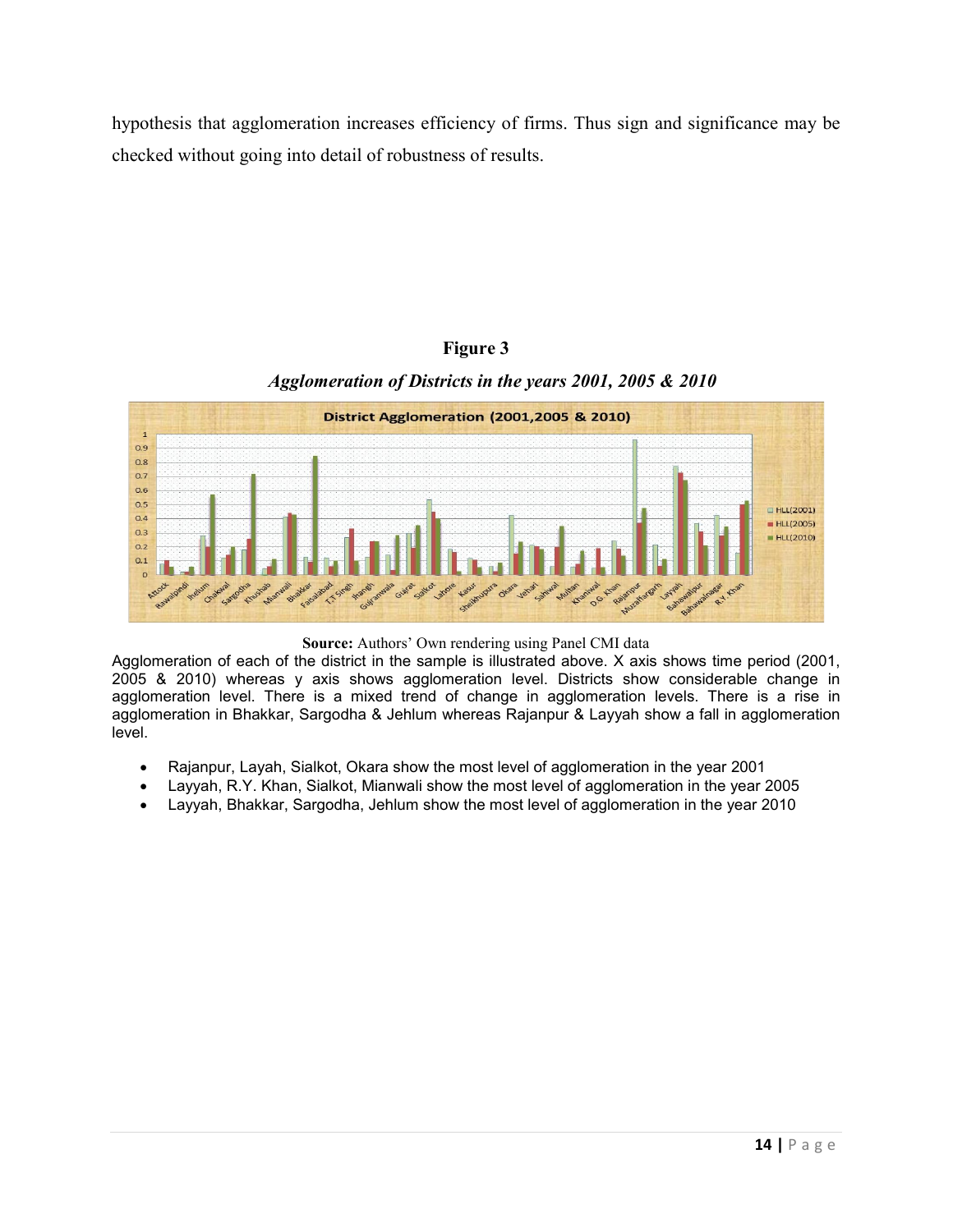#### **Figure 4**



### *Average District Efficiency (2001, 2005 & 2010)*

**Source:** Authors' Own rendering using Panel CMI data

There has been consistent fall in efficiency in Faisalabad, Gujranwala, and Lahore from 2001 till 2010 whereas there has not been any district that has shown consistent rise in average firm efficiency over the same period. For most district like Gujrat,Jhangh,Okara Sargodha etc. there has been a rise in average efficiency from 2001till 2005 but for the next half decade we see a falling trend of efficiency level.

As stated earlier, results for regression of district efficiency on agglomeration were not robust due to degree of freedom problem. This problem arose because our regressions are run on district basis and not on individual firm. Therefore, this paper utilizes the trend of efficiency (Figure 4) over the years (2001-2010).This will ensure robustness of results as well, since same firms are followed overtime to measure efficiency.

### **6. CONCLUSION**

This paper investigated the district level agglomeration economies in the manufacturing sector of Punjab. DEA bootstrap analysis which incorporated technical efficiency model was applied. Plant level panel data constructed from CMI dataset for the years 2000-01, 2005-06 and 2010-11 was used. Agglomeration Index (Diversity index) was then calculated which measured local scale externalities at district level. The results showed that there exists a positive relation between agglomeration of industries and technical efficiency of firms.

The results indicate that firms in Punjab are benefiting from localization as opposed to urbanization economies. Large Firms benefit by locating in close proximity of each other in order to benefit from positive externalities generated from agglomeration within districts. These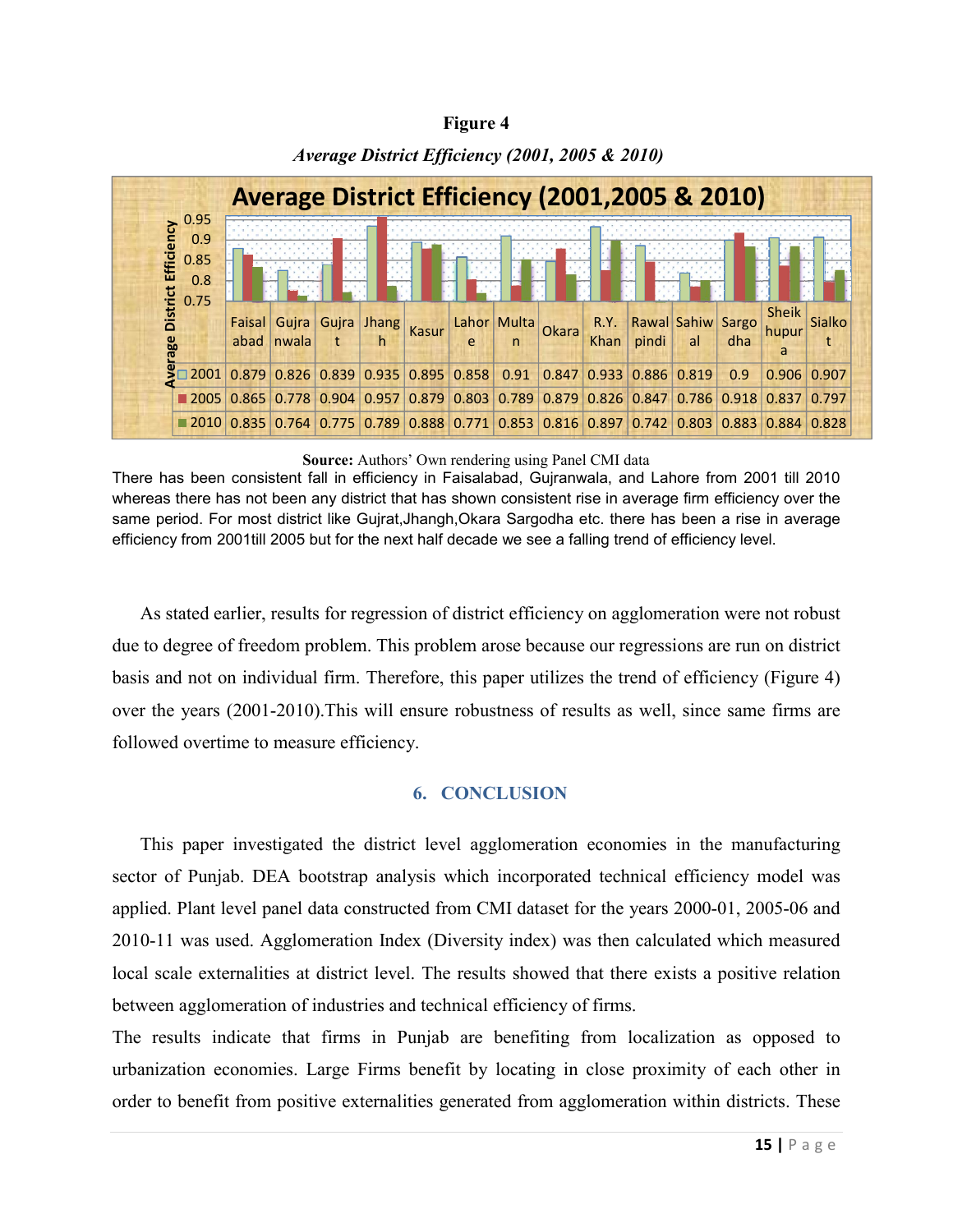firms are receiving advantage of knowledge spillovers and intra-industry learning in Punjab. Recently, Huang and Wei (2016) found that agglomeration leads to rising efficiency which attracts foreign investment. This foreign investment can intensify uneven economic development thereby leading to spatial (regional) inequality. However Firms in Punjab do not suffer from negative externalities due to increased regional competition, rather are benefiting from each other.

The results also showed that the districts with more agglomeration have higher social inclusion. This dependent was made of multiple variables which then were compressed in to single variable through Principal Component/Factor Analysis. Additionally it was seen that better infrastructure in districts also allows for more social inclusion. The findings of this study are in line with previous work especially that of Barkley and Henry (1997).

### **7. POLICY IMPLICATIONS**

Punjab has immensely benefitted from cluster strategy. This study found that social inclusion and firm efficiency is positively related to agglomeration in districts. Therefore, government may design specialized clusters in such a way that it promotes social inclusion. Government may also focus on provision of better infrastructure facilities for economic and social development (benefits of which will materialize with lag though) as infrastructure has positive effect on social inclusion. Additionally, Better road network will lead to greater connectivity which will reduce costs of businesses, this will lead to increase in average firm efficiency.To get maximum benefit from agglomeration, need based trainings may be provided to the labor force and an enabling environment may be provided to develop social harmony for promoting social inclusion. Government may focus its policies to overcome energy crisis, ensure macroeconomic stability, and ensure availability of adequate workforce and access to raw materials and to eliminate corruption as well. All these measures will provide conducive working environment (through reduction of costs) which will result in smooth operation of businesses.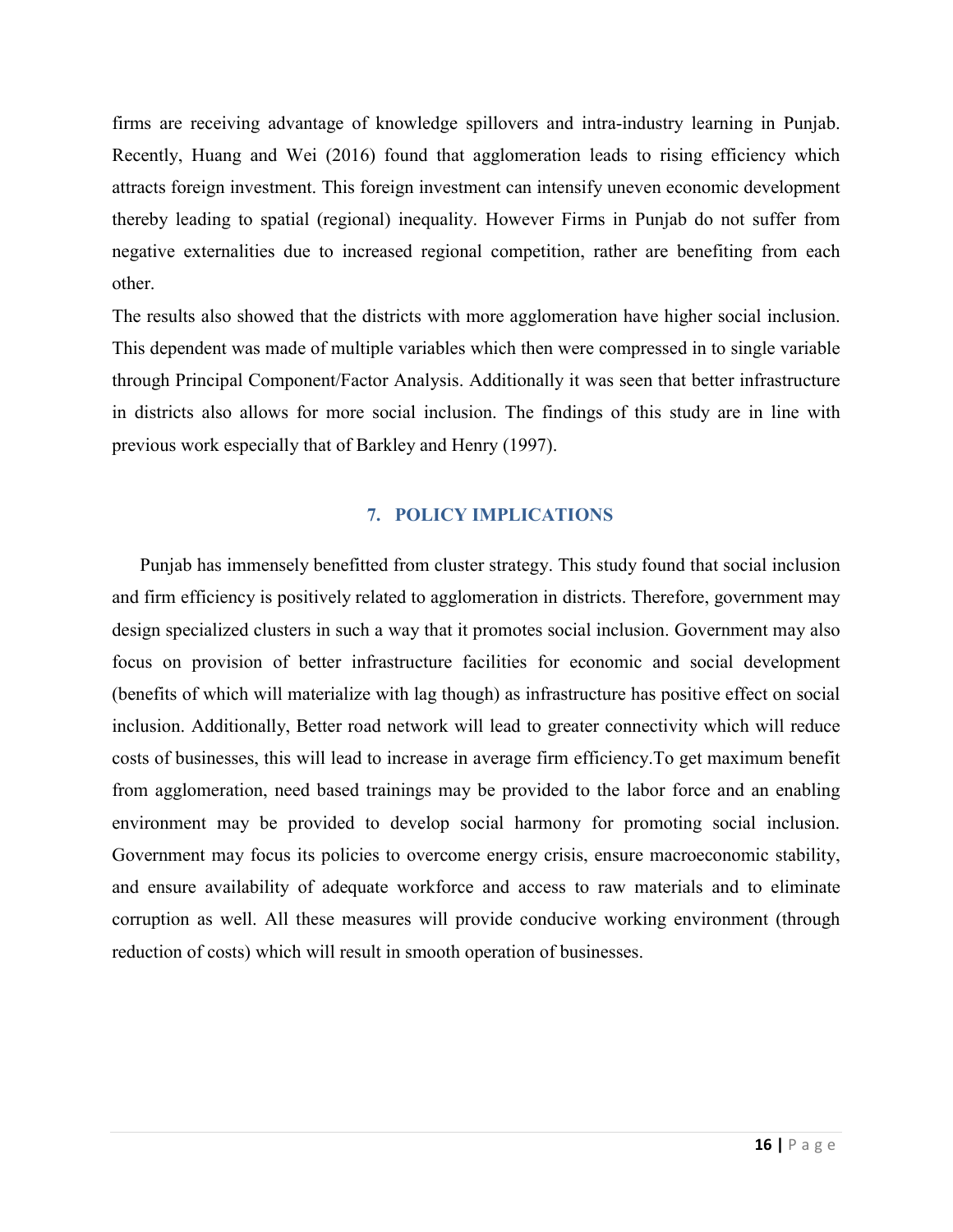## **Appendix**

### Table 2

## *Summary Statistic (Mean) from 2001-2010*

| <b>DISTRICTS</b> | <b>AGGLOMERATION</b> | <b>ROAD DENSITY</b> | <b>SOCIAL INCLUSION</b> |
|------------------|----------------------|---------------------|-------------------------|
| <b>Attock</b>    | 0.0816               | 0.233               | $-0.125$                |
| Rawalpindi       | 0.0335               | 0.537               | 1.098                   |
| Jhelum           | 0.351                | 0.291               | 0.651                   |
| Chakwal          | 0.156                | 0.292               | $-0.224$                |
| Sargodha         | 0.385                | 0.399               | 0.655                   |
| Khushab          | 0.0733               | 0.228               | 0.576                   |
| Mianwali         | 0.429                | 0.225               | 0.659                   |
| <b>Bhakkar</b>   | 0.357                | 0.197               | $-0.975$                |
| Faisalabad       | 0.0944               | 0.508               | 1.827                   |
| T.T Singh        | 0.232                | 0.456               | 0.819                   |
| Jhangh           | 0.201                | 0.333               | $-1.43$                 |
| Gujranwala       | 0.154                | 0.598               | 0.577                   |
| Gujrat           | 0.283                | 0.49                | 1.031                   |
| Sialkot          | 0.459                | 0.579               | 0.733                   |
| Lahore           | 0.124                | 0.629               | 2.171                   |
| Kasur            | 0.0932               | 0.366               | 0.261                   |
| Sheikhupura      | 0.0584               | 0.35                | 0.946                   |
| Okara            | 0.272                | 0.501               | $-0.662$                |
| Vehari           | 0.199                | 0.481               | $-0.101$                |
| Sahiwal          | 0.203                | 0.645               | $-0.183$                |
| Multan           | 0.103                | 0.565               | $-0.46$                 |
| Khaniwal         | 0.0974               | 0.401               | $-0.452$                |
| D.G. Khan        | 0.189                | 0.113               | $-1.776$                |
| Rajanpur         | 0.603                | 0.0965              | $-2.337$                |
| Muzaffargarh     | 0.131                | 0.236               | $-1.127$                |
| Layyah           | 0.725                | 0.175               | $-0.693$                |
| Bahawalpur       | 0.296                | 0.082               | 0.0157                  |
| Bahawalnagar     | 0.35                 | 0.23                | $-0.583$                |
| R.Y. Khan        | 0.396                | 0.244               | $-0.893$                |

**Source:** Authors' own Calculation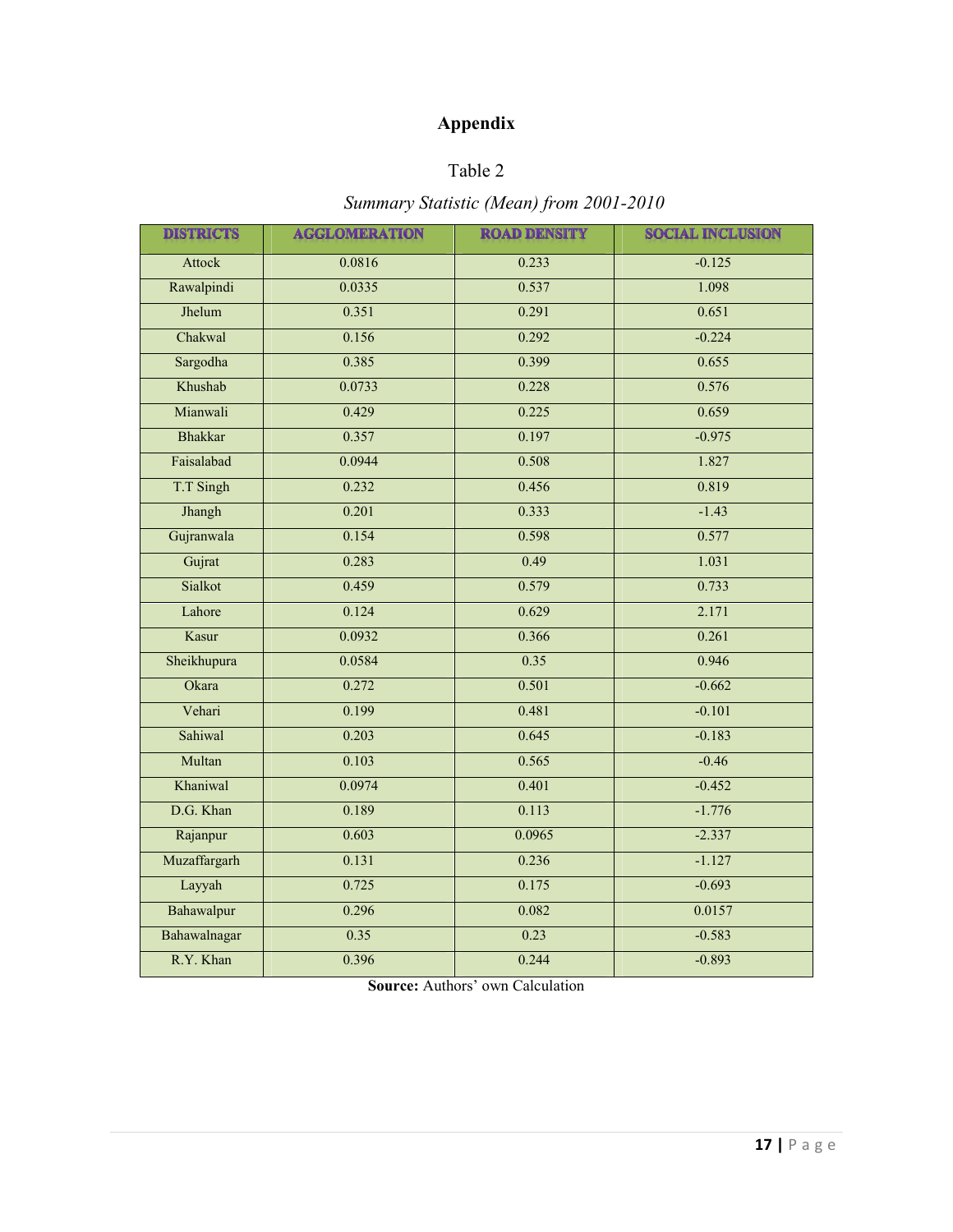### **Table 6A**

| Variables                              | District Efficiency |  |
|----------------------------------------|---------------------|--|
| <b>Employment Cost</b>                 | $-1.47e-06***$      |  |
|                                        | $(4.90e-07)$        |  |
| No of reporting factories              | $-0.000325***$      |  |
|                                        | (0.000104)          |  |
| No of reporting factories squared      | $1.80e-07*$         |  |
|                                        | $(9.09e-08)$        |  |
| Investment                             | $7.06e-07***$       |  |
|                                        | $(2.51e-07)$        |  |
| <b>Total Education</b>                 | 0.000530            |  |
|                                        | (0.0101)            |  |
| Constant                               | $0.881***$          |  |
|                                        | (0.0138)            |  |
| 42<br><b>Observations</b>              |                     |  |
| 0.383<br>R-squared                     |                     |  |
| Standard errors in parentheses         |                     |  |
| *** $p<0.01$ , ** $p<0.05$ , * $p<0.1$ |                     |  |
| Source: Authors' own Calculation       |                     |  |

## *Regression of District efficiency on Agglomeration*

Agglomeration, investment, and number of reporting factories squared have positive relation with average district efficiency of firms whereas employment cost and number of reporting factories in level form have negative relation with average district efficiency of firms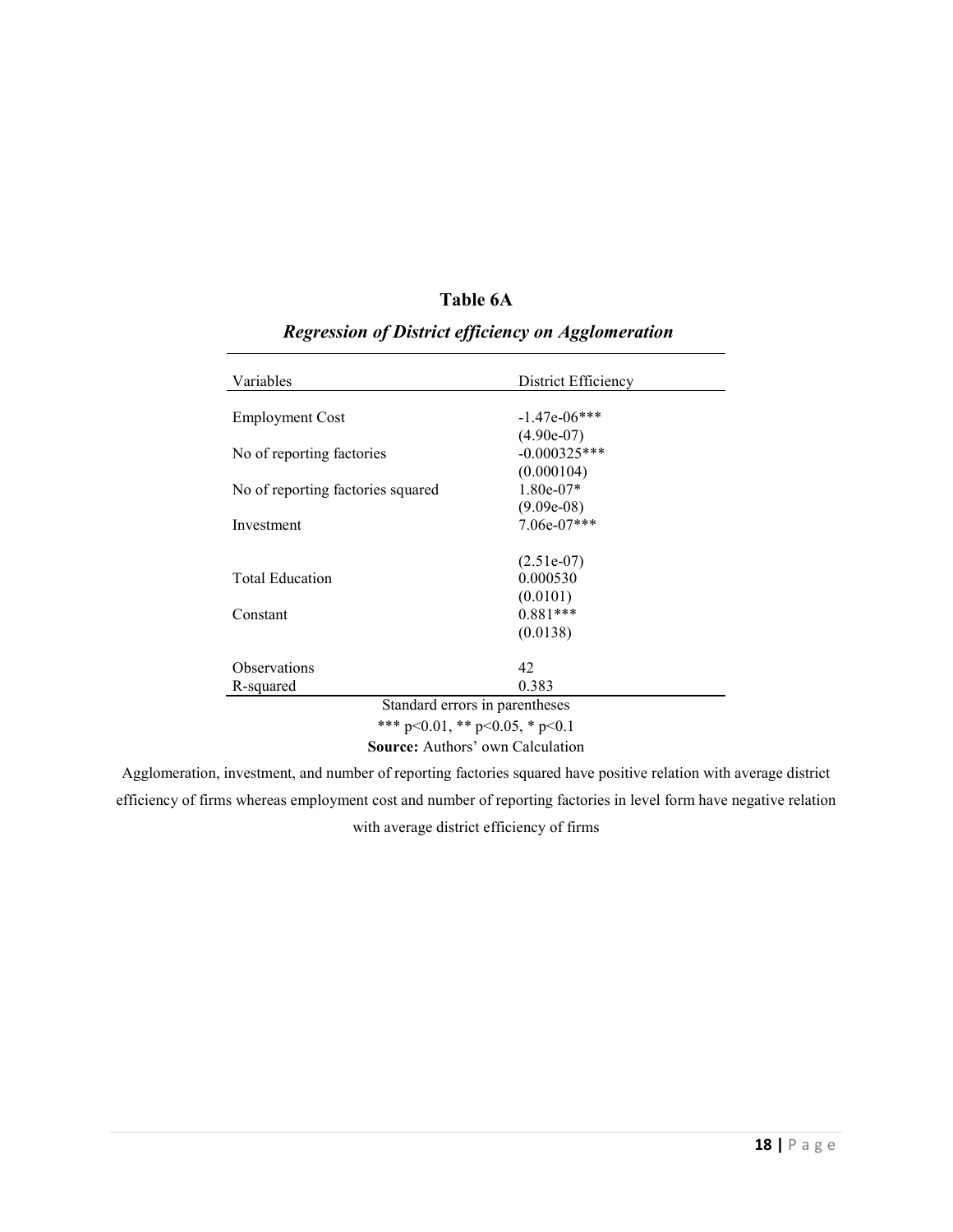#### **REFERENCES**

Ahmad.T (2016) Agglomeration Economies and their Effects on Technical Inefficiency of Manufacturing Firms in Punjab, Pakistan: Panel Data Analysis from 2000-01 to 2010-11(MS Thesis).Thesis & data retrieved from the Author

Beeson, P. E., & Husted, S. (1989). Patterns and determinants of productive efficiency in state manufacturing. *Journal of Regional Science*, 29(1), 15-28.

Barkley, D. L., & Henry, M. S. (1997). Rural industrial development: to cluster or not to cluster?. *Review of agricultural economics*, 19(2), 308-325.

Braunerhjelm, P., & Borgman, B. (2004). Geographical concentration, entrepreneurship and regional growth: Evidence from regional data in Sweden, 1975-99. *Regional Studies*, 38(8), 929- 947.

Breusch, T. S., & Pagan, A. R. (1979). A simple test for heteroscedasticity and random coefficient variation. *Econometrica: Journal of the Econometric Society*, 1287-1294.

Burki, A. A., & Khan, M. A. (2013). Agglomeration economies and their effects on technical inefficiency of manufacturing firms: Evidence from Pakistan. Sciences

Cameron, A. C., & Trivedi, P. K. (1990). Regression-based tests for overdispersion in the Poisson model. *Journal of econometrics*, *46*(3), 347-364.

Castells-Quintana, D., & Royuela, V. (2014). Agglomeration, inequality and economic growth*. The Annals of Regional Science*, 52(2), 343-366.

Chaudhry, A., & Haroon, M. (2015). The Economic Impact of New Firms in Punjab. *The Lahore Journal of Economics* 20 : SE (September 2015): pp. 143–182

Ciccone, A., (2002). Agglomeration effects in Europe. *European Economic Review* 46 (2), 213– 228.

Ciccone, A., Hall, R., (1996). Productivity and the density of economic activity.*American Economic Review* 86 (1), 54–70.

Cook, R. D., & Weisberg, S. (1983). Diagnostics for heteroscedasticity in regression. *Biometrika*, *70*(1), 1-10.

Fujita, M., Krugman, P. R., & Venables, A. J. (2001). The spatial economy: Cities, regions, and international trade. *Cambridge, Massachusetts: MIT press*.

Fujita, M., J.F. Thisse (2002). Economics of Agglomeration: Cities, Industrial Location, and Regional Growth. *Cambridge: Cambridge University Press.*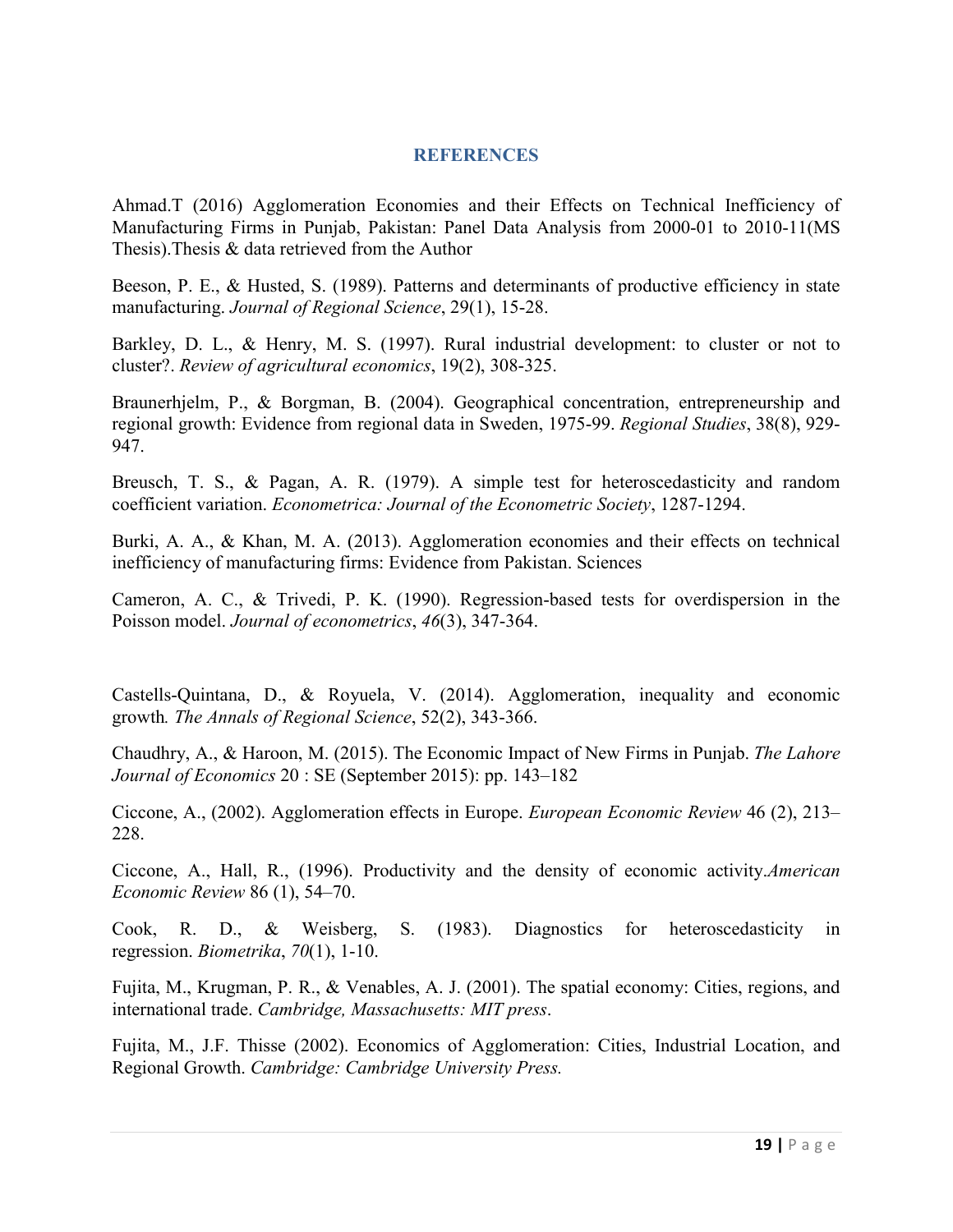Giang, L. T., Nguyen, C. V., & Tran, T. Q. (2016). A Linkage between Firm Agglomeration and Poverty Reduction First evidence in Vietnam (No. 2015-617). Department of Research, Ipag Business School.

Glaeser, E., Kallal, H., Scheinkman, J., Schleifer, A.,( 1992). Growth in cities*. Journal of Political Economy* 100, 1126–1152.

Gujarati, D. N. (2009). *Basic econometrics*. Tata McGraw-Hill Education.

Gumbau-Albert, M., & Maudos, J. (2002). The determinants of efficiency: the case of the Spanish industry. *Applied Economics,* 34(15), 1941-1948.

Hamid, N., & Khan, M. (2015). Pakistan: A Case of Premature Deindustrialization?. *The Lahore Journal of Economics*, 20, 107.

Hazledine, T, S Donovan and J Bolland (2013) The contribution of public transport to economic productivity. NZ *Transport Agency research report* 514. 63pp

Helsley, R. W., & Strange, W. C. (1990). Matching and agglomeration economies in a system of cities. *Regional Science and urban economics*, *20*(2), 189-212.

Henderson, J.V., T. Lee, Y.J. Lee (2001). Scale Externalities in Korea*, Journal of Urban Economics*, 49, 479–504.

Hirschman, A. O. (1958). *The strategy of economic development* (No. HD82 H49).

Huang, H., & Wei, Y. D. (2016). Spatial inequality of foreign direct investment in China: Institutional change, agglomeration economies, and market access. *Applied Geography*, 69, 99- 111

Kathuria, V., & George, A. S. (2005, November). Spatial location of Industries–Factors influencing locational choice. conference'2nd Annual Conference on Economic Growth and Development.

Kim, S. (2008). Spatial Inequality and Economic Development: Theories, Facts and Policies. Working Paper No.16, Commission on Growth and Development, World Bank.

Krugman, P. (1991a). Geography and Trade. *Cambridge: MIT Press.* 

LaFountain, C. (2005). Where do firms locate? Testing competing models of agglomeration. *Journal of Urban Economics*, 58(2), 338-366.

Lall, S.V., Z. Shalizi, U. Deichmann (2004). Agglomeration Economies and Productivity in Indian Industry, *Journal of Development Economics*, 73, 643–673.

Marshall, Alfred. "1920. Principles of economics." *London: Mac-Millan*(1890).

Mitra, A. (1999). Agglomeration economies as manifested in technical efficiency at the firm level. *Journal of Urban Economics*, *45*(3), 490-500.

Myrdal, G. (1957), Economic Theory and Underdeveloped Regions. London,Duckworth.